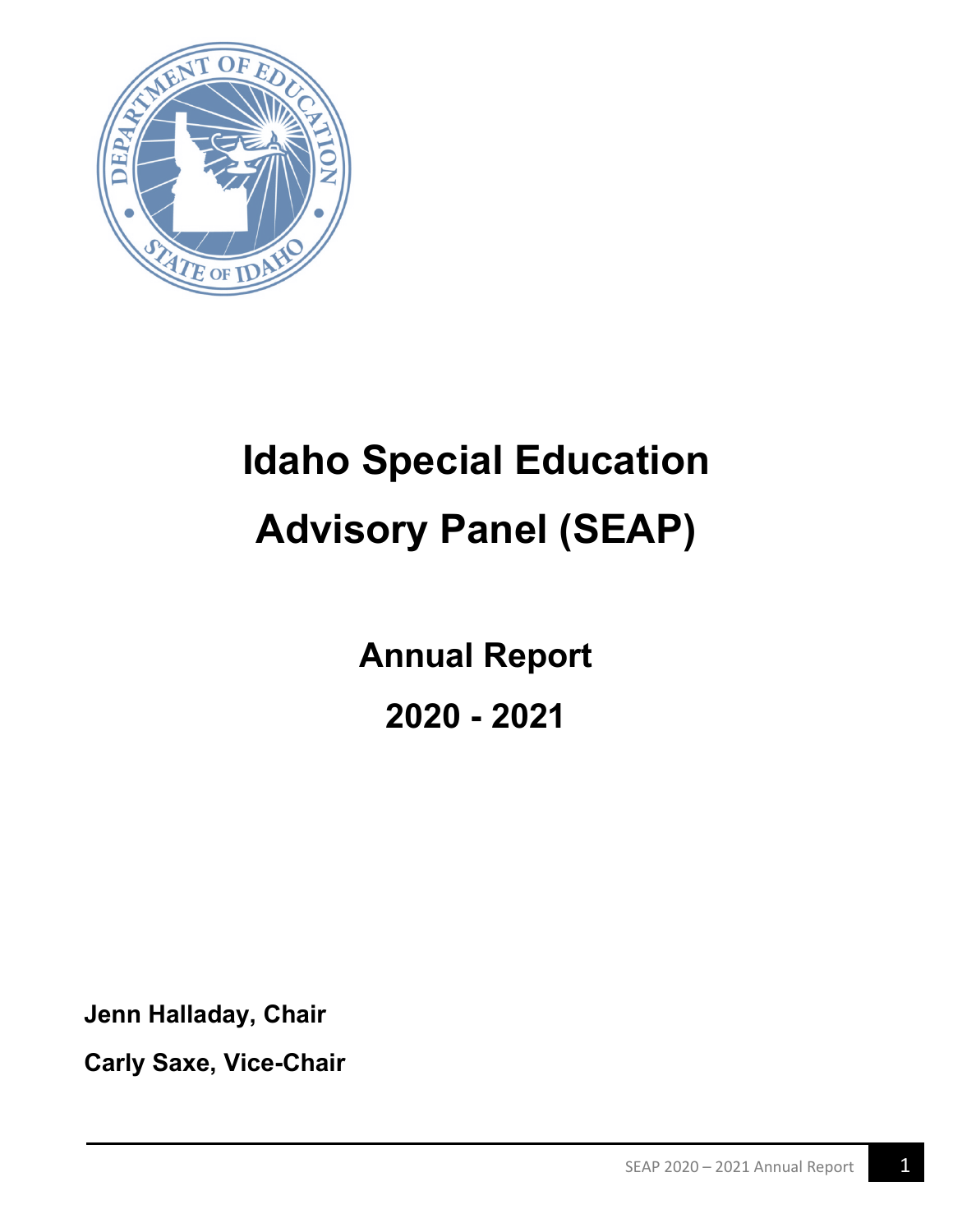#### **Advisory Panel Functions – CFR 300.169**

- Advise the SEA of unmet needs within the State in the education of children and youth with disabilities. [300.169(a)]
- Comment publicly on any rules or regulations proposed by the State regarding the education of children with disabilities. [300.169(b)]
- Advise the SEA in developing evaluations and reporting on data to the Secretary under 618. [300.169(c)]
- Advise the SEA in developing corrective action plans to address findings identified in federal monitoring reports. [300.169(d)]
- Advise the SEA in developing and implementing policies relating to the coordination of services for children with disabilities. [300.169(e)]
- The SEA, after deleting personally identifiable information, must:
	- o Provide the Advisory Panel with DPH findings and decisions.
	- $\circ$  Make those findings and decisions available to the public [CFR 300.513(d) and 300.514(c)]
- Waiver of non-supplant requirement. The State must consult with the Advisory Panel regarding provisions of FAPE. [300.164(c)(4)]
- Advise on the issue of disproportionality representation in special education and setting risk ratios. [300.647]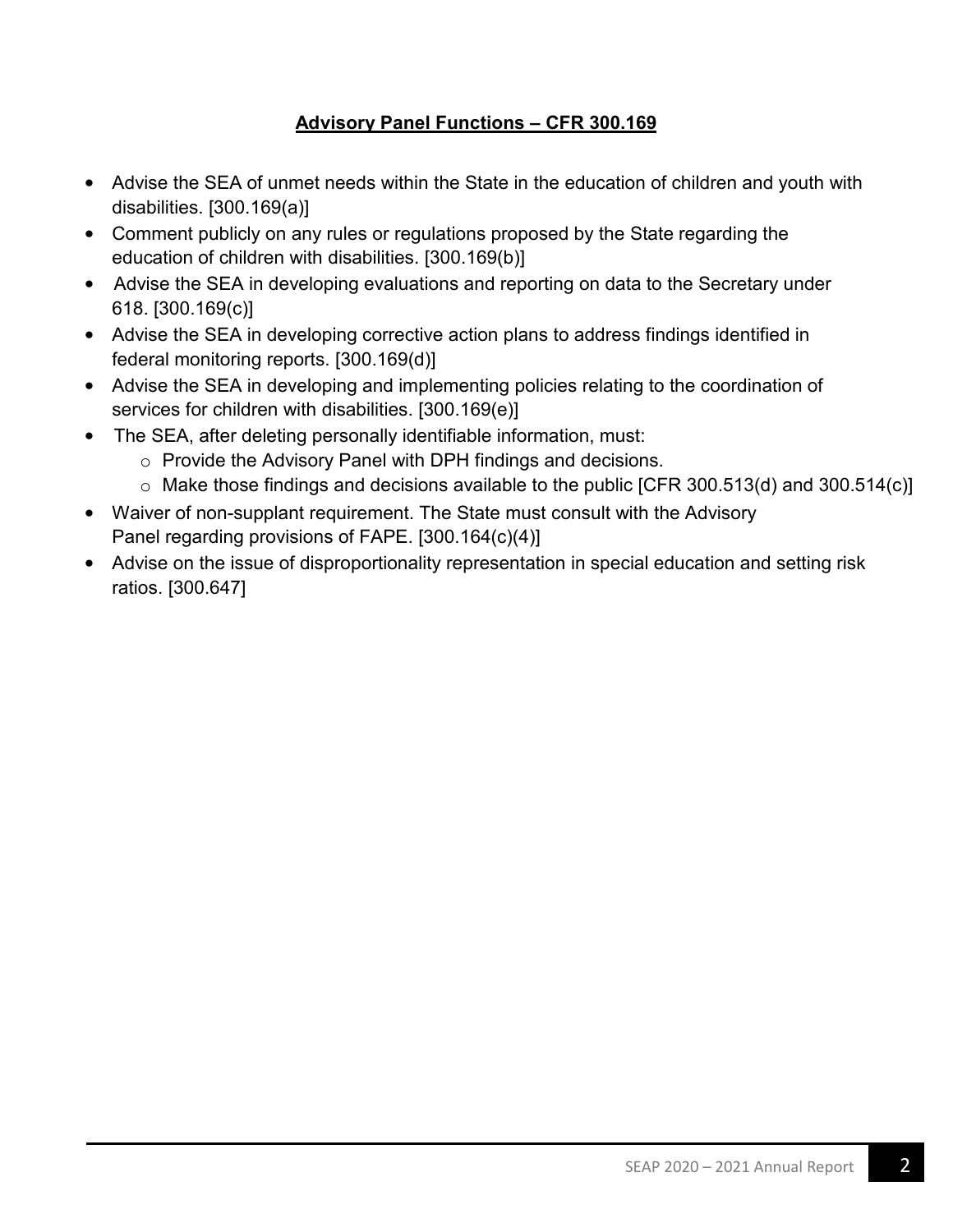#### **SEAP Membership Requirements**

#### **Categories of Required Representation**

Excerpts from IDEA 20 U.S.C. 1412(a) (21) (A) (B) (D) *(21) State Advisory Panel –*

*(A) In General – The State has established and maintains an advisory panel for the purpose of providing policy guidance with respect to special education and related services for children with disabilities in the State.*

*(B) Membership – Such advisory panel shall consist of members appointed by the Governor or any other official authorized under State law to make such appointments, be representative of the State population, and be composed of individuals involved in, or concerned with, the education of children with disabilities, including --*

- 1. Parents of children with disabilities (ages birth through 26);
- 2. Individuals with disabilities;
- 3. Teachers;
- 4. Representatives of institutions of higher education that prepare special education and related services personnel;
- 5. State and local education officials, including officials who carry out activities under Subtitle B of Title VII of the McKinney-Vento Homeless Assistance Act, (42 U.S.C.11431 et seq.);
- 6. Administrators of programs for children with disabilities;
- 7. Representatives of other State agencies involved in the financing or delivery of related services to children with disabilities;
- 8. Representatives of private schools and public charter schools;
- 9. Not less than one representative of a vocational, community, or business organization concerned with the provision of transition services to children with disabilities;
- 10. A representative from the State child welfare agency responsible for foster care; and
- 11. Representatives from the State juvenile and adult corrections agencies.

Special rule. A majority of the members of the panel must be individuals with disabilities or parents of children with disabilities (ages birth through 26). (Authority: 20 U.S.C. 1412(a)(21)(B) and (C))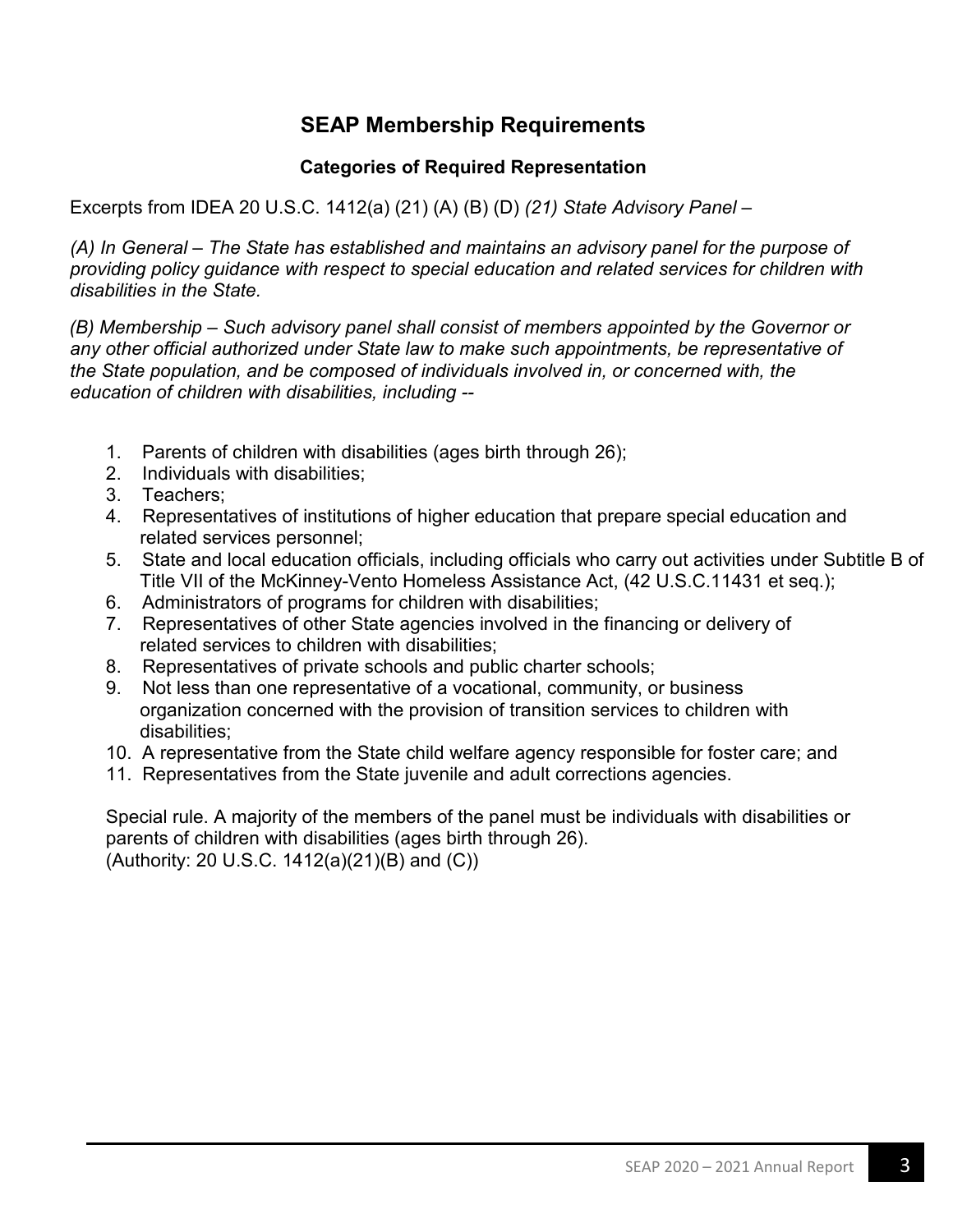# **Special Education Advisory Panel (SEAP) Membership List 2020-2021**

| <b>First</b><br><b>Name</b>              | <b>Last Name</b> | <b>Term</b>             | <b>Email Address</b>                 | Representation                                          |
|------------------------------------------|------------------|-------------------------|--------------------------------------|---------------------------------------------------------|
| <b>Bryn</b>                              | Booker           | 2018-2021               | Bryn.booker@gmail.com                | Parent (Boise)                                          |
| Sally                                    | <b>Brown</b>     | 2019-2022               | sbrown@collegeofidaho.edu            | Parent (Caldwell)                                       |
| <b>Brian</b>                             | Darcy            | *2018-2021              | brian.darcy@iesdb.org                | Program Administrator<br><b>State Education (IESDB)</b> |
| Robin                                    | Greenfield       | *2018-2021              | rgreen@uidaho.edu                    | Program Administrator<br>Higher Education (U of I)      |
| Jenn                                     | Halladay         | *2018-2021<br>Chair     | jenn halladay 4@hotmail.com          | Parent (Kuna)                                           |
| Jacob                                    | Head             | *2019-2022              | Headjacobe@gmail.com                 | Self-Advocate                                           |
| Eric                                     | Lichte           | 2018-2021               | elichte@inspire.connectionsademy.org | Charter School - Inspire<br>Charter                     |
| Angela                                   | Lindig           | *2018-2021              | $angle(a)$ ipulidaho.org             | Parent & Agency Related<br>Services                     |
| Alison                                   | Lowenthal        | $*2018 - 2021$          | Alison.Lowenthal@vr.idaho.gov        | <b>Vocational Rehab</b>                                 |
| Jill                                     | Mathews          | 2018-2021               | jmathews@sde.idaho.gov               | SDE Family and<br><b>Community Engagement</b>           |
| Kerrie<br>(Taking a<br>year off)         | McNulty          | 2018-2021               | $m$ cnultke@sd25.us                  | SPED Teacher-<br>Pocatello SD & Parent                  |
| Kristen                                  | Nate             | 2020-2023               | kristen.nate@dhw.idaho.gov           | Child Welfare/Agency<br><b>Related Services</b>         |
| Ted                                      | Oparnico         | *2019-2022              | toparnic@idoc.idaho.gov              | State Agency (IDOC)                                     |
| Suzanne                                  | Peck             | 2018-2021               | speck@sde.idaho.gov                  | SDE VISTA/Rural/<br>Homeless Coordinator                |
| Carly                                    | Saxe             | 2019-2022<br>Vice-Chair | Carlys680@gmail.com                  | Self-Advocate                                           |
| Debbie                                   | Siegel           | *2020-2023              | Debbie.siegel@idjc.idaho.gov         | State Agency (DJC)                                      |
| David                                    | Vaughn           | 2018-2021               | vaughnd@aberdeen58.org               | SPED Director-<br>Aberdeen SD                           |
| Laura                                    | Wallis           | 2018-2021               | lauraunscripted@gmail.com            | Parent (Ammon)                                          |
| Robin                                    | Zikmund          | 2018-2021               | DDIDchange@gmail.com                 | Parent (Meridian)                                       |
| September 2020<br>*Indicates second term |                  |                         |                                      |                                                         |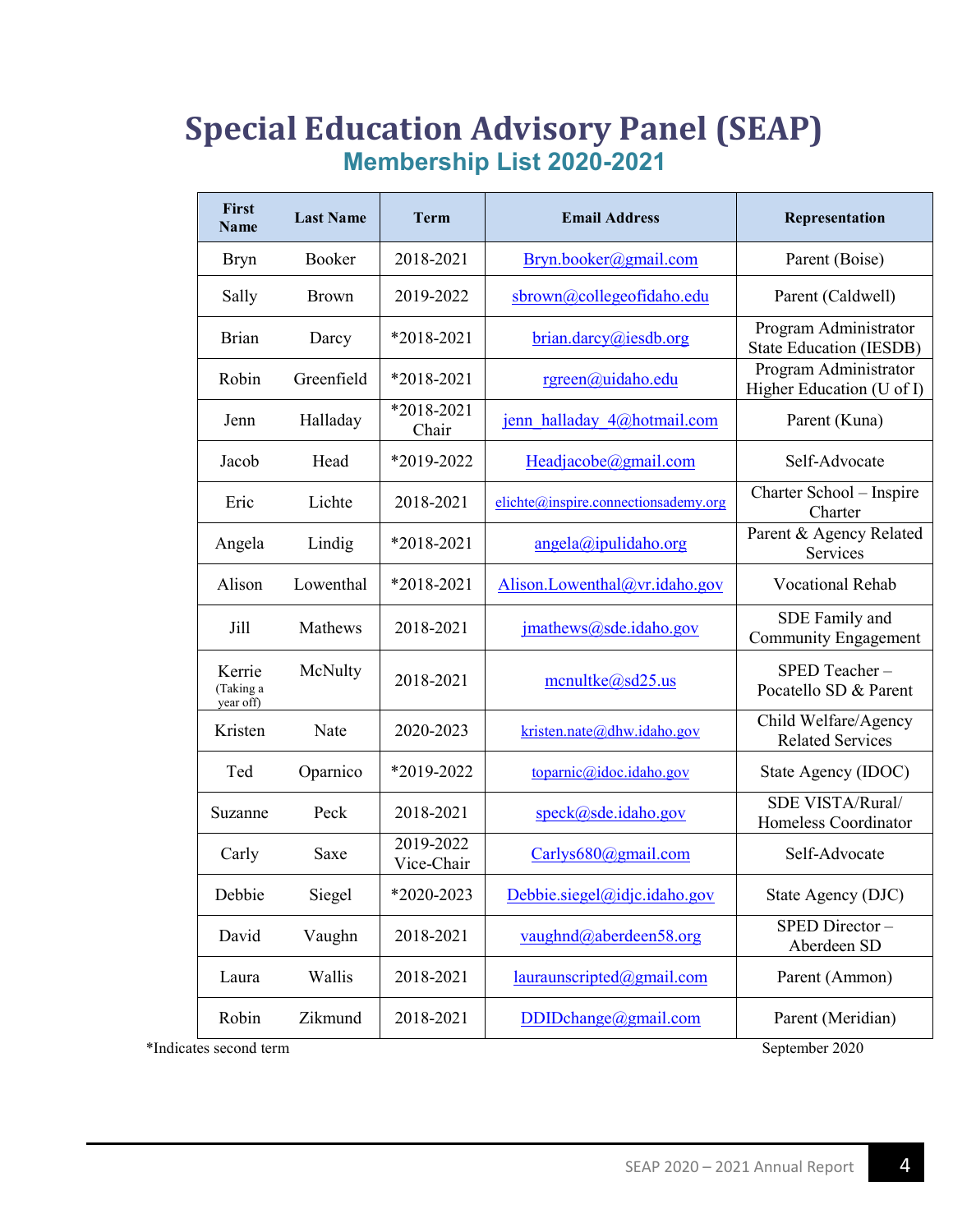#### **SEAP Priorities 2020-2021**

*To provide policy guidance to the Idaho State Department of Education with respect to special education and related services for children with disabilities, the following priorities were established for 2020-21.*

**Priority 1: Assist the SDE with the State Systematic Improvement Plan (SSIP).** 

**Priority 2: Assist the SDE with Parent Survey.**

**Priority 3: Assist the SDE with issues regarding securing and retaining Qualified Special Education Personnel.**

#### **SEAP Highlights 2020-2021**

The Idaho Special Education Advisory Panel (SEAP) met and conducted business four times during the 2020-21 school year. All business was conducted via Zoom due to conditions brought on by a pandemic caused by COVID-19. These meetings were held on September 14, 2020, November 9, 2020, February 8, 2021, and May 17, 2021.

Panel meetings are open to the public, and meeting minutes are posted at [http://sde.idaho.gov/sped/seap.](http://sde.idaho.gov/sped/seap)

During the period covered in this report, Advisory Panel members participated in the following activities:

#### **General Activities of the Panel**

- Participated in four meetings to carry out the work of the Panel.
- Received updates from the ISDE concerning State and Federal Updates.
- Committee member check-in.
- COVID-19 Resources.
- APR/SPP Updates specifically talked about Indicators 7 and 8.
- Early Childhood and Cultivating Leaders Project Updates.
- Break Out Groups COVID Check-in.
- Idaho Pyramid Model Collaboration Project.
- SEAP Membership update.
- Alternate Assessment Update.
- RDA Determinations.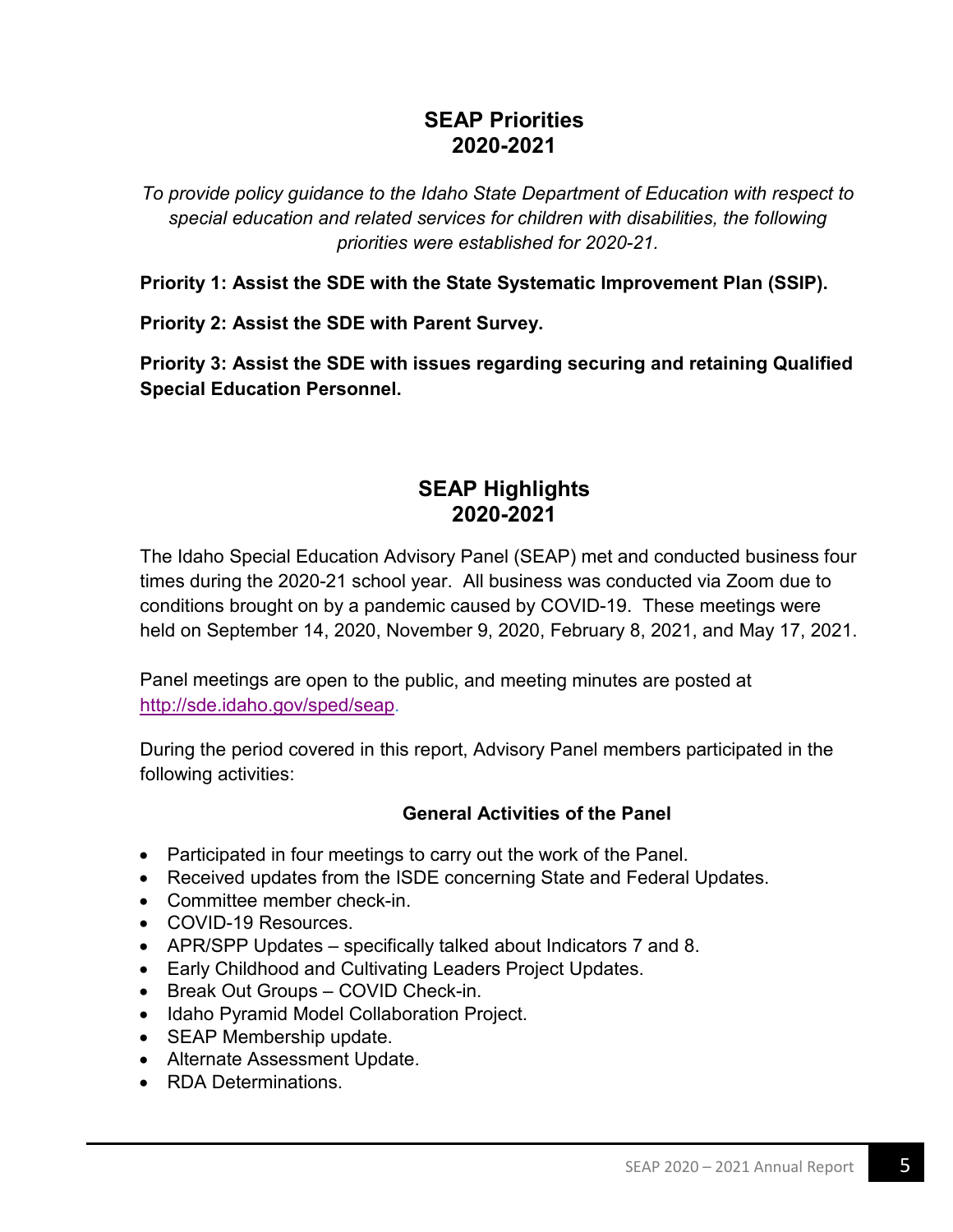- Regularly updated on panel members' organizations and activities.
- Cultivating Readers Project Updates.
- Fiscal Updates.
- School-based Medicaid Update.
- State Performance Plan/Annual Performance Report (SPP/APR).
- SEAP committee members were asked to comment on Idaho's draft plan for the K-12 American Rescue Plan Act (ARPA) funds.
- 2022 SEAP Committee Membership review.
- Conducted an election of new officers for 2021-2022
	- $\circ$  Chair Carly Saxe
	- $\circ$  Vice-Chair Laura Wallis
	- $\circ$  Secretary Kristen Nate

### **Advisements of the Panel**

#### **Priority 1: Assist the SDE with the State Systematic Improvement Plan (SSIP)**

The SSIP progressed this year. The updates we received seemed to suggest the plan is working. Due to the shortened meetings, we were given a synopsis of what work they were able to do during the pandemic conditions.

#### **Priority 2: Assist the SDE with Parent Survey**

The SEAP panel is recommending this work continue.

#### **Priority 3: Assist the SDE with issues regarding securing and retaining Qualified Special Education Personnel**

The SEAP panel is recommending this continue to be a priority for the Panel.

Due to shortened meetings, the committee was unable to participate in any training or extensive updates. All updates were brief. All three priorities should be a continued focus for 2021-22.